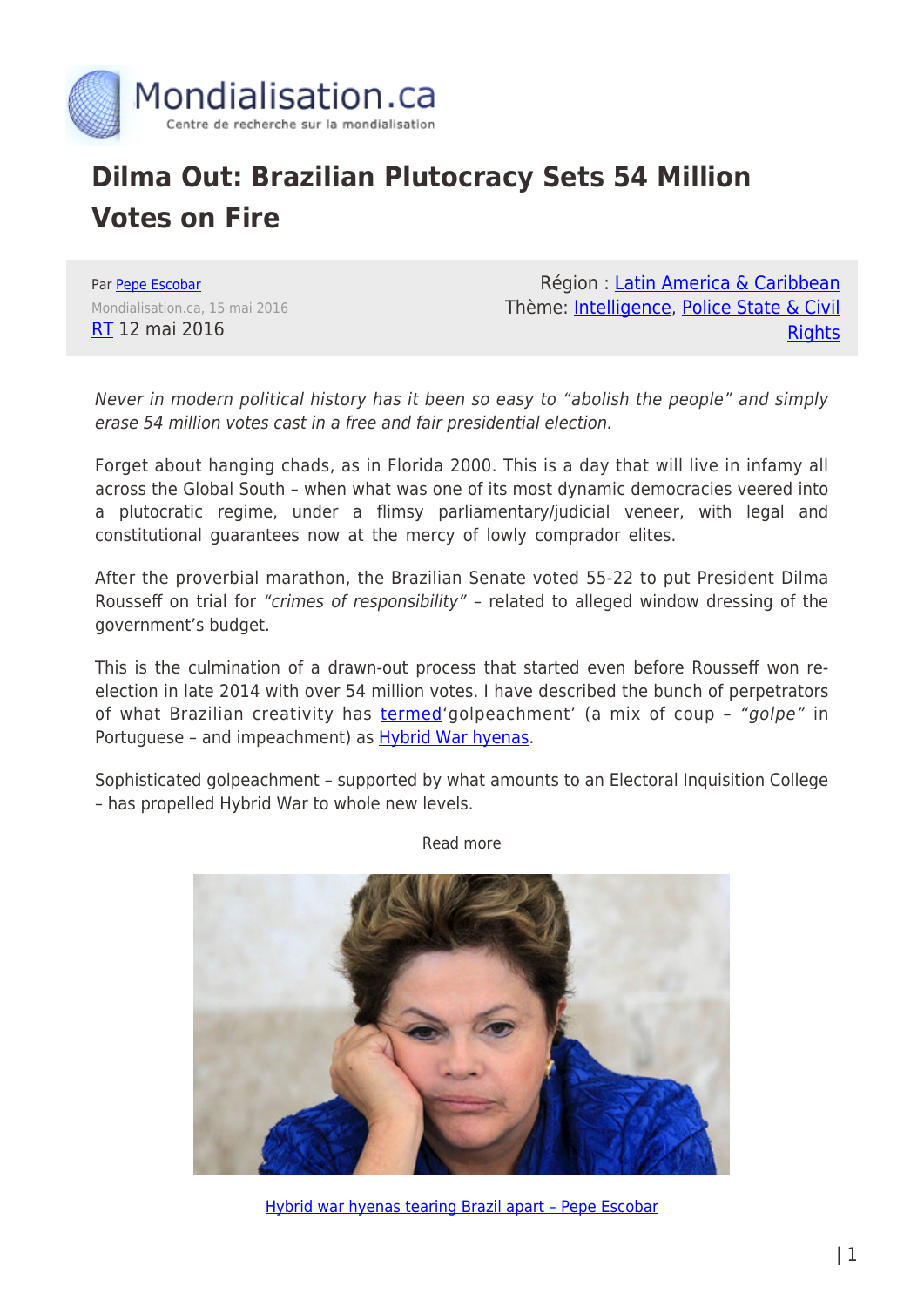Hybrid War as applied to Brazil exhibited classic elements of a color revolution. Of course there was no need for no-fly zones or humanitarian imperialism to "protect human rights" not to mention provoking a civil war. But considering the high resistance level of the victim state, where civil society is very dynamic, Hybrid War designers in this case bet on a mix of capitulation – and betrayal – of local elites, mixed with "peaceful protests" and a relentless mainstream media campaign. Call it 'Civil War Light.'

That carried with it a fabulous cost-benefit ratio. Now the (immensely corrupt) Brazilian political system and the current executive/legislative/judiciary/mainstream media alignment can be used by the usual suspects for their geopolitical agenda.

Welcome to regime change light – politics, in a nutshell – as war by other means on the BRICS. A new software, a new operating system. Carrying a pathetic corollary; if the US is the Empire of Chaos, Brazil has now gloriously reached the status of Sub-Empire of Scoundrels.

## Scoundrels galore

Rousseff may be accused of serious economic mismanagement, and of being incapable of political articulation among the shark pool that is (immensely corrupt) Brazilian politics. But she is not corrupt. She made a serious mistake in fighting inflation, allowing interest rates to rise to an unsustainable level; so demand in Brazil dramatically dropped, and recession became the norm. She is the (convenient) scapegoat for Brazil's recession.

She certainly may be blamed for not having a Plan B to fight the global recession. Brazil essentially works on two pillars; commodity exports and local companies relying on the teats of the state. Infrastructure in general is dismal - adding to what is [described](http://riotimesonline.com/brazil-news/rio-business/brazilian-companies-need-15-times-more-to-pay-taxes-with-bureaucracy/) as the "Brazilian cost" of doing business. With the commodity slump, state funds dwindled and everything was paralyzed – credit, investment, consumption.

The **pretext** for Rousseff's impeachment - allegedly transferring loans from public banks to the Treasury in order to disguise the size of Brazil's fiscal deficit – is flimsy at best. Every administration in the West does it – and that includes Clinton's, Bush's and Obama's.

[The Operation Car Wash](https://en.wikipedia.org/wiki/Operation_Car_Wash) investigation, dragging on for two years now, was supposed to uncover corruption in the Brazilian political system – as in the collusion of oil giant Petrobras executives, Brazilian construction companies, and political campaign financing. Car Wash has nothing to do with the golpeachment drive. Yet these have been two parallel highways converging to one destination: the criminalization of the Workers' Party, and the definitive – if possible – political assassination of Rousseff and her mentor, former President Lula.

BREAKING: Brazil senators vote to suspend  $#Rousseff$ , try her for breaking budget laws<https://t.co/ksmHyvq04b> [pic.twitter.com/zHI0sfTs6c](https://t.co/zHI0sfTs6c)

— RT (@RT\_com) [12 May 2016](https://twitter.com/RT_com/status/730694482627317760)

When golpeachment reached the lower house of Congress – an appalling spectacle – Rousseff was eviscerated by Hybrid War hyenas of the BBC variety; "BBC," in English, stands for "bullet,""bible" and "cattle," where "bullet" refers to the weapons and private security industry, "bible" to pastors and evangelical fanatics, and "cattle" to the powerful agribusiness lobby.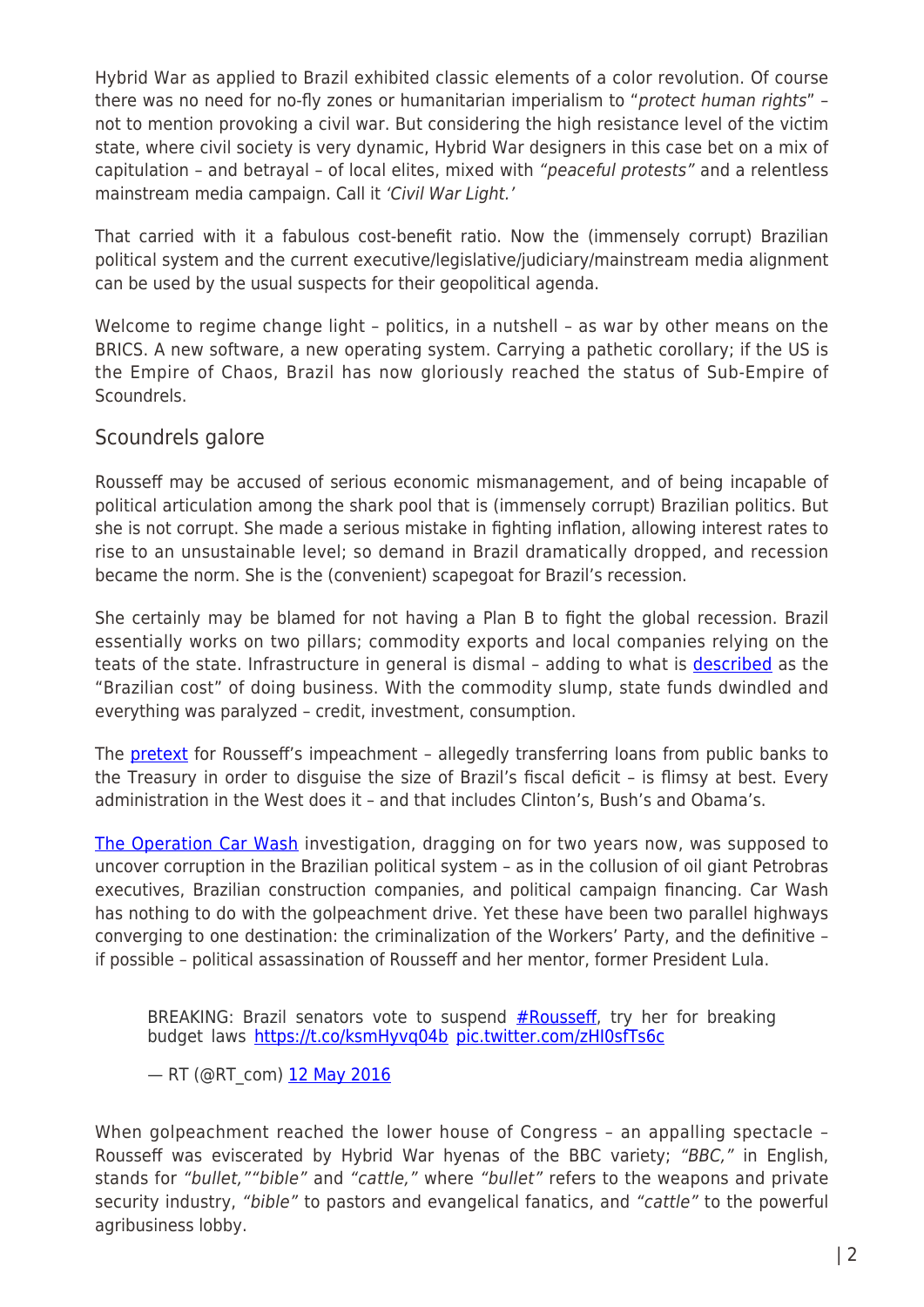The "BBC" hyenas are members of almost all Brazilian political parties, paperboys for major corporations, and – last but not least – corruption stalwarts. They all benefited from millionaire political campaigning. The whole Car Wash investigation ultimately revolves around campaign financing, which in Brazil, unlike the US with its legalized lobbies, is a Tarantino-worthy Wild West.

The Brazilian Senate is not exactly an "upper" - as in more polished - house. Eighty percent of members are white men – in a country where miscegenation rules. A staggering 58 percent is under criminal investigation – linked to Car Wash. Sixty percent hail from political dynasties. And 13 percent – as alternates – were not elected at all. Among those favoring impeachment, 30 out of 49 are in trouble with the law. Charges include mostly money laundering, financial crimes and outright corruption. Renan Calheiros, the president of the Senate – who oversaw today's impeachment vote – is the target of no fewer than [nine](http://www.brasilpost.com.br/2016/05/02/renan-impeachment-lava-jato_n_9774686.html) separate money laundering/corruption Car Wash lines of investigation, plus another two criminal probes.

Meet the three Banana Republic amigos

Rousseff is now suspended for a maximum 180 days while a Senate committee decides whether to impeach her for good. Enter President-in-Waiting Michel Temer – a dodgy, shady operator – who has been branded a "usurper" by Rousseff. And usurper this provincial Brutus certainly is – according to his own words. On March 30 last year, he was tweeting that, "Impeachment is unthinkable, it would create an institutional crisis. There is no judicial or political basis for it."

His administration is born with the original sin of being illegal and massively unpopular; his approval rating floats between an epic 1 percent and 2 percent. He was already fined last week for violating campaign finance limits. And, predictably, he's drowning in a corruption swamp – named in two Car Wash plea bargains and accused of being part of an illegal scheme of ethanol buying; he may become ineligible for the next eight years. Almost 60 percent of Brazilians also want him *[impeached](http://brasileiros.com.br/2016/04/datafolha-manifestantes-pelo-impeachment-tambem-querem-saida-de-temer/)* - on the same charges leveled against Rousseff.

## $\pmb{\times}$

Members of Brazil's Senate react after a vote to impeach President Dilma Rousseff for breaking budget laws in Brasilia, Brazil, May 12, 2016. © Ueslei Marcelino / Reuters

Brutus 1 (Temer) would not bask in the glow of his 15 minutes of fame without the shenanigans of Brutus 2 (Brazil's number one crook, former speaker of the lower house Eduardo Cunha, facing charges of bribery and perjury, holder of illegal Swiss accounts, and now finally sidelined by the Supreme Court). It was Brutus 2 who fast-tracked impeachment as pure vengeance; the Workers' Party did not cover his back as he was facing a tsunami of corruption charges. Brutus 2 used all his vast powers – he runs a campaign financing scam inside Congress – to obstruct the Car Wash investigation. His replacement, the interim speaker, is also under investigation for bribery.

So meet Temer, Cunha, Calheiros; these three amigos are the true stars of the Banana Republic of Scoundrels/Crooks.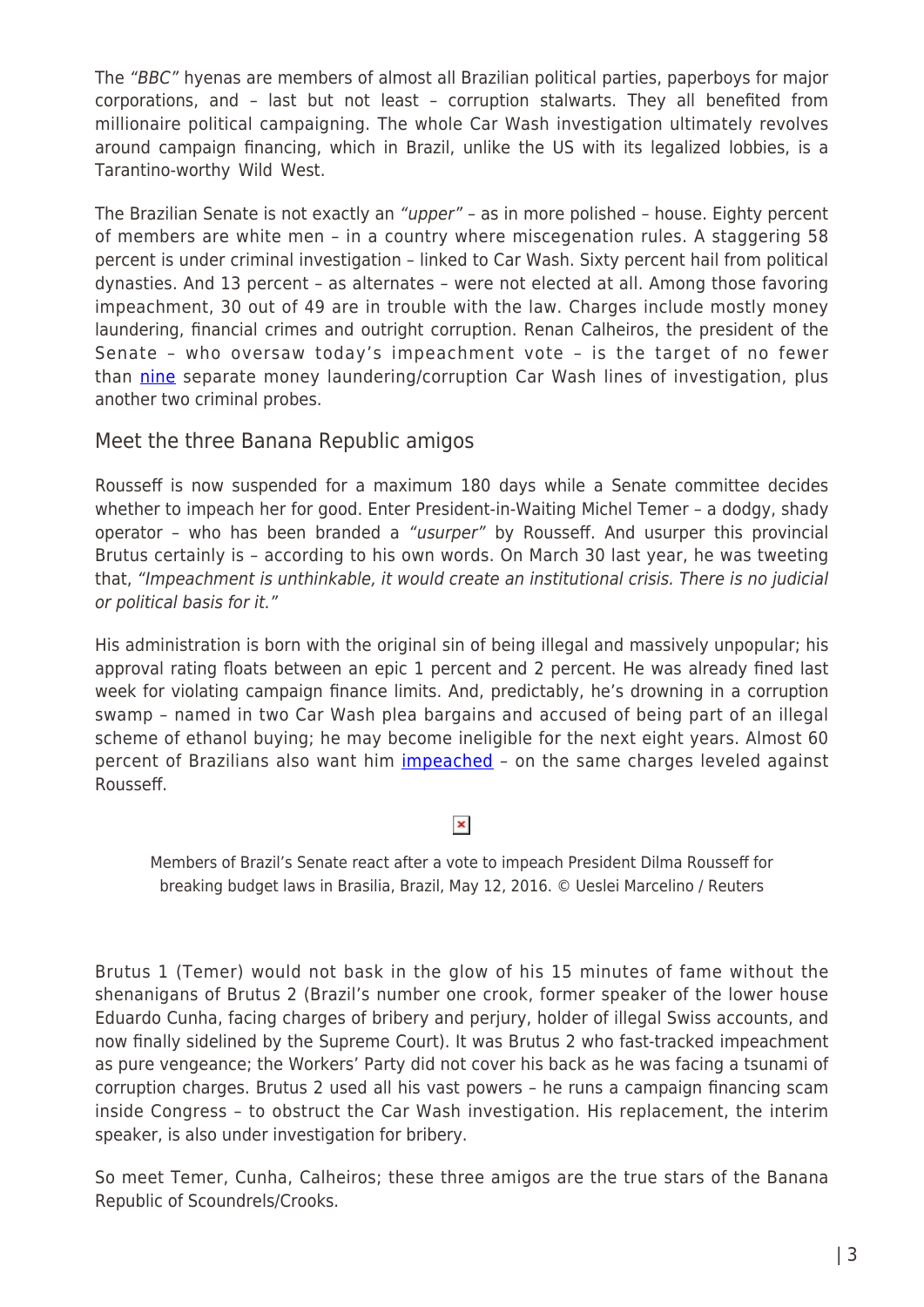As if the Supreme Court would be rascal-free. Judge Gilmar Mendes, for instance, is a lowly plutocrat vassal. When an attorney for the government entered a motion to suspend impeachment, he quipped, "Ah, they can go to heaven, to the Pope, or to hell." Another pompous judge received a request to sideline Cunha as early as December 2015. He only examined the request over four months later, when the whole golpeachment scam was in its decisive phase. And still he argued, "there's no proof Cunha contaminated the impeachment process."

Finally, complementing the whole scam, we find Brazilian mainstream media, with the toxic Globo media empire – which lavishly profited from the 1964 military coup – at the forefront.

## All hail the neoliberal restoration

Wall Street – as well as the City of London – could not hide its excitement with golpeachment, believing Brutus 1 Temer will be an economic upgrade. Arguably, he might dare to tweak Brazil's Kafkaesque tax code and do something about the enormous hole in the pension system. But what that mythical entity – the "markets" – and myriad "investors" are salivating about is the prospect of fabulous rates of return in a reopened-for-speculation Brazil. The Brutus 1 game will be a [neoliberal](https://theintercept.com/2016/05/11/brazils-democracy-to-suffer-grievous-blow-today-as-unelectable-corrupt-neoliberal-is-installed/) feast, actually a restoration, with no popular representation whatsoever.

Read more

#### $\pmb{\times}$

#### [Brazil senators vote to impeach President Rousseff for breaking budget laws](https://www.rt.com/news/342733-roussef-impeached-tried-budget/)

The golpeachment gang gets really incensed when they are identified as coup plotters. Still, they could not give a damn about the OAS, Mercosur, Unasur – all of them condemned the coup – not to mention the Holy Grail: the BRICS. Under Brutus 1, the Foreign Ministry, to be led by a sore loser senator, is bound to sink Brazil's key role in BRICS cooperation, to the benefit of Exceptionalistan.

All one needs to know is that neither Nobel Peace Prize-winner Barack "kill list" Obama nor Queen of Chaos Hillary "We came, we saw, he died" Clinton condemned the ongoing regime change light/golpeachment. That's predictable, considering Exceptionalistan's [NSA](https://theintercept.com/2015/07/04/nsa-top-brazilian-political-and-financial-targets-wikileaks/) spied on Petrobras and Dilma Rousseff personally – the genesis of what would develop as the Car Wash investigation.

White House spokesman Josh Earnest limited himself to the proverbial platitudes: "challenging moment"; "trust in Brazilian democratic institutions"; or even "mature democracy." Yet he added, significantly, that Brazil is "under scrutiny."

Of course, the current stage of a very sophisticated Hybrid War strategy has been accomplished. But there are countless cliffhangers ahead. The Car Wash investigation – currently in slow motion – will pick up speed as a rash of dodgy plea bargains is already in store to create the conditions to criminalize for good not only Dilma Rousseff but the key piece in the chessboard: Lula.

Game over? [Not so fast](http://jornalggn.com.br/noticia/o-xadrez-do-presidente-interino). The anti-golpeachment front does have a strategy: to imprint especially in "deep Brazil," the vast masses of the working poor, the notion of illegality; to